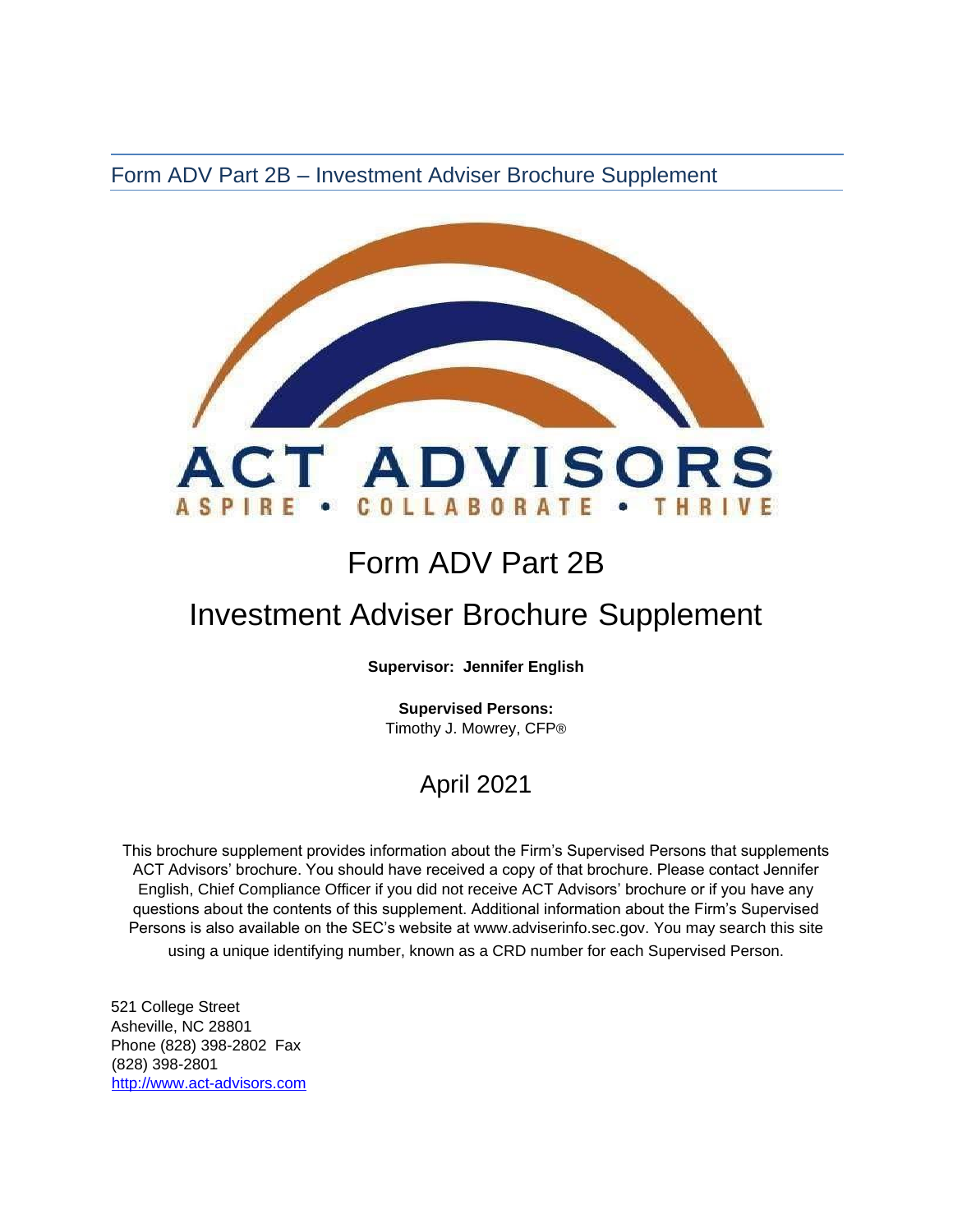### Educational Background and Business Experience

ACT Advisors (the Firm) generally requires that its Investment Advisor Representatives (IARs) have a bachelor's degree or equivalent experience and further coursework demonstrating knowledge of financial planning and tax planning. Additionally, advisers must have work experience that demonstrates their aptitude for financial planning and investment management.

*Timothy J. Mowrey*  DOB 10/15/1958 CRD # 117930

#### **Employment History:**

| <b>ACT Advisors, LLC</b><br><b>Investment Advisor Representative</b> | $2018 -$ Present |
|----------------------------------------------------------------------|------------------|
| Mowrey Investment Management,<br><b>Owner/Investment Advisor</b>     | 04/92 - 07/18    |
| The Odysseus Group<br><b>Owner/President Management Consulting</b>   | 09/93 -12/03     |

#### **Educational Background:**

SUNY Empire State College Bachelor of Professional Studies in Management and Data Processing 1982

Niagara County Community College Data Processing

SUNY at Buffalo Computer Science

Uniform Investment Advisor Law Exam (Series 65)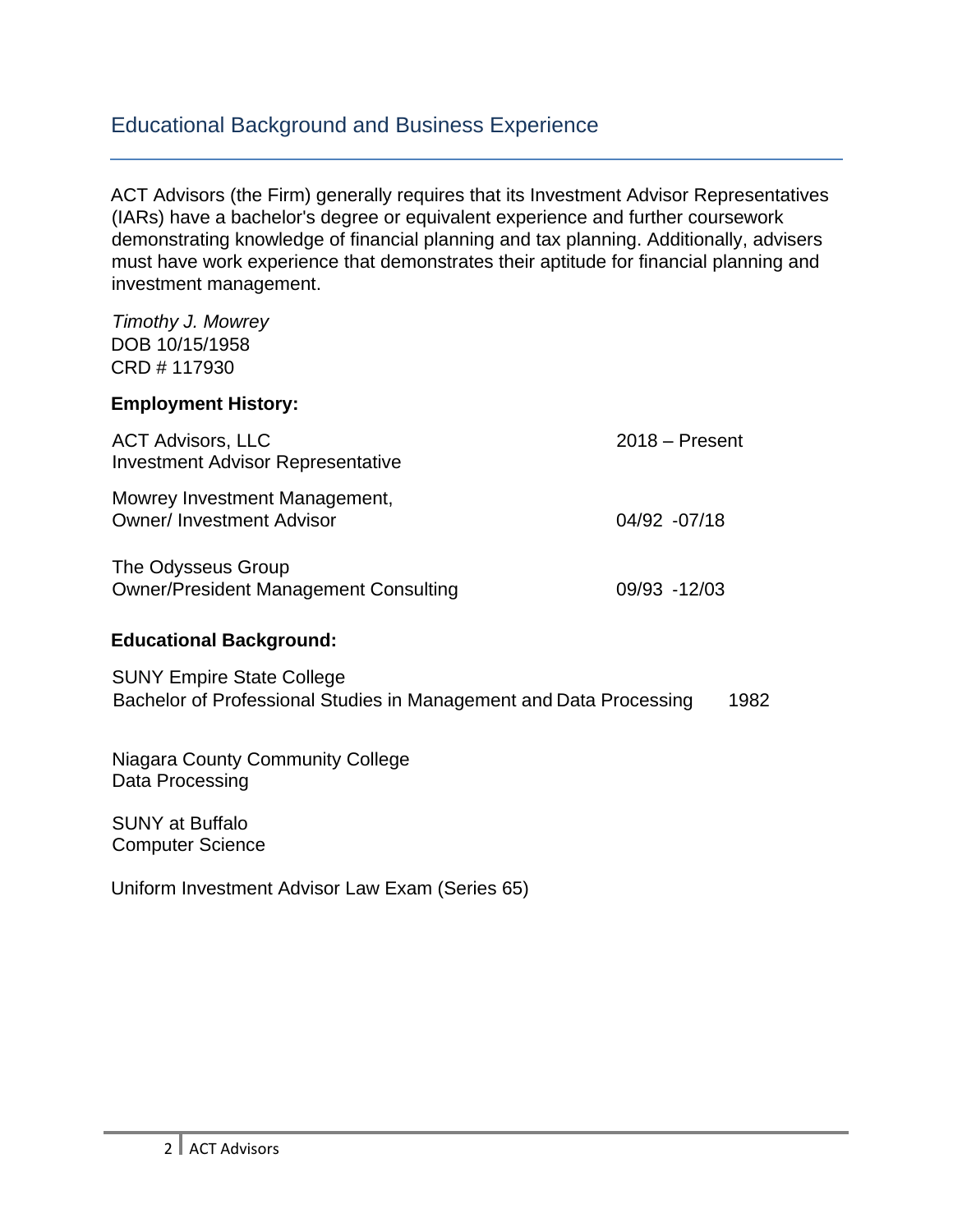#### **Professional Designations and Licenses:**

Certified Financial Planner- CFP **®**

#### **Professional Certifications**

Timothy J. Mowrey maintains the following professional designation, which requires the following minimum requirements:

#### **CFP ® - Certified Financial Planner**

**Issued by:** [Certified Financial Planner Board of Standards, Inc.](http://www.cfp.net/default.asp)

**Prerequisites/Experience Required:** Candidate must meet the following requirements:

• A bachelor's degree (or higher) from an accredited college or university, and  $\square$ 3 years of full-time personal financial planning experience

**Educational Requirements:** Candidate must complete a [CFP-board registered](http://www.cfp.net/become/programs.asp) [program, o](http://www.cfp.net/become/programs.asp)r hold one of the following:

- CPA
- ChFC
- Chartered Life Underwriter (CLU)
- CFA
- Ph.D. in business or economics
- Doctor of Business Administration
- Attorney's License

**Examination Type:** CFP Certification Examination

**Continuing Education/Experience Requirements:** 30 hours every 2 years